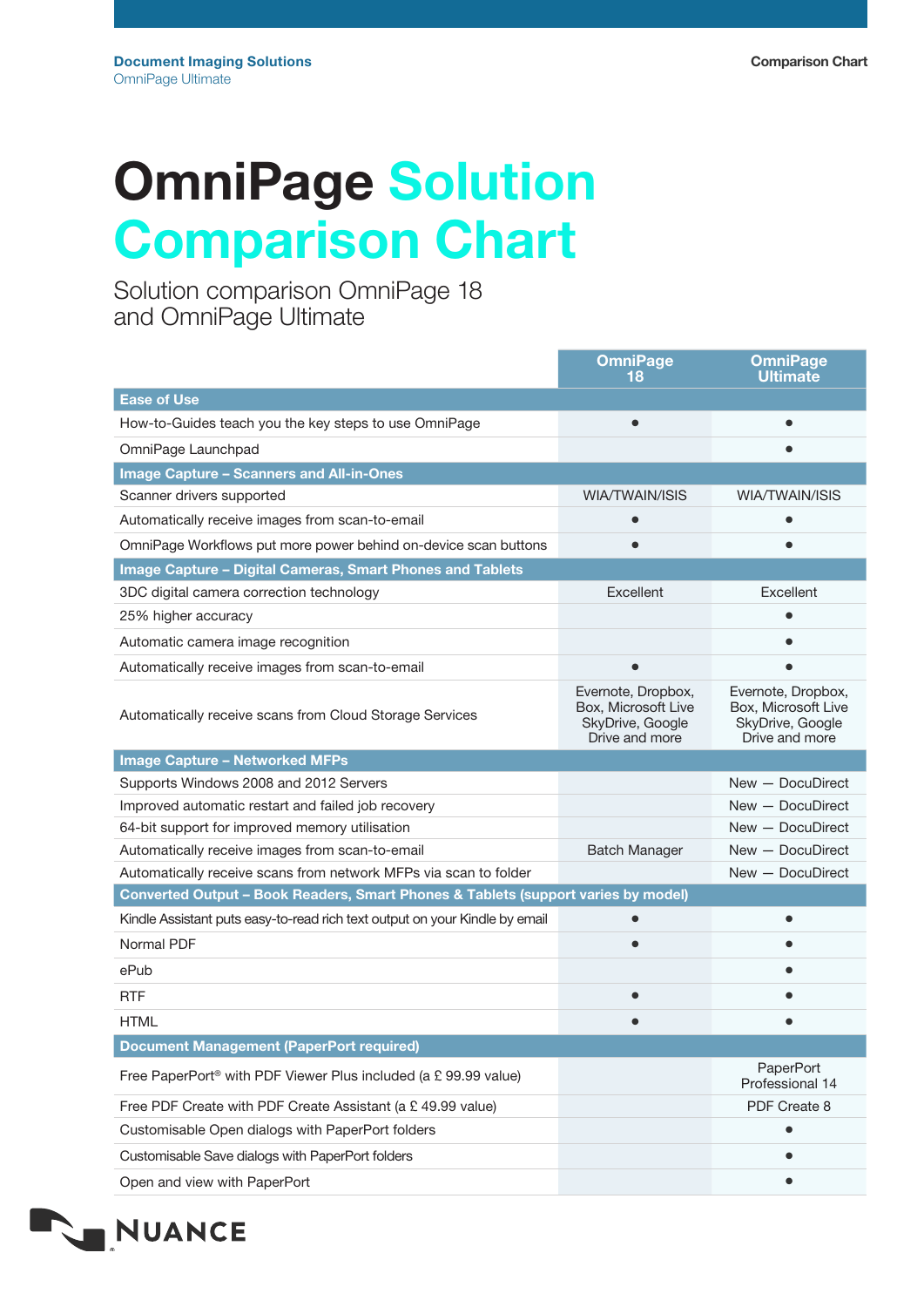2

|                                                                                                                                                                                               | <b>OmniPage</b><br>18 | <b>OmniPage</b><br><b>Ultimate</b>       |
|-----------------------------------------------------------------------------------------------------------------------------------------------------------------------------------------------|-----------------------|------------------------------------------|
| <b>Accuracy</b>                                                                                                                                                                               |                       |                                          |
| Word accuracy                                                                                                                                                                                 | Superior              | Superior                                 |
| Improved character attributes / font matching                                                                                                                                                 | Superior              | Superior                                 |
| Legal / medical / Financial dictionaries improve accuracy with words<br>in these dictionaries                                                                                                 |                       |                                          |
| IntelliTrain™ proofing learns as you correct results                                                                                                                                          | $\bullet$             |                                          |
| <b>Layout Accuracy - Formatting</b>                                                                                                                                                           |                       |                                          |
| Advanced flowing page output links columns of text for easy editing                                                                                                                           | Superior              | Superior & Improved                      |
| PDF Overlay Matching provides superior text based PDF conversion                                                                                                                              | Superior              | Superior                                 |
| TruePage™ output                                                                                                                                                                              | Superior              | Superior                                 |
| ExactWord output for improved editing                                                                                                                                                         | Superior              | Superior                                 |
| Line recognition                                                                                                                                                                              | Superior              | Superior                                 |
| Improved table conversion                                                                                                                                                                     | Superior              | Superior & Improved                      |
| Better processing of similar pages (layout learning)                                                                                                                                          | Superior              | Superior                                 |
| Colour recognition and retention                                                                                                                                                              | Superior              | Superior                                 |
| Maintains headers and footers                                                                                                                                                                 | Superior              | Superior                                 |
| Titles / large font recognition                                                                                                                                                               | Superior              | Superior                                 |
| Legal (pleading) documents                                                                                                                                                                    | Superior              | Superior                                 |
| Vertical text recognition                                                                                                                                                                     | Superior              | Superior                                 |
| Recognition of Chinese, Japanese and Korean characters                                                                                                                                        | Superior              | Superior & Improved<br>Japanese accuracy |
| Auto-detection of Asian language characters within Western text                                                                                                                               | Superior              | Superior                                 |
| <b>Document Input</b>                                                                                                                                                                         |                       |                                          |
| Bitmap (*.bmp), DCX (*.dcx), GIF (*.gif), JB2 (*.jbg), JP2 (*.jp2), JPEG<br>(*.jpg), MAX (*.max), PCX (*.pcx), PDF (*.pdf), PNG (*.png), TIFF (*.tif),<br>XIFF (TIFF FX) (*.xif), XPS (*.xps) |                       |                                          |
| <b>Image Pre-processing</b>                                                                                                                                                                   |                       |                                          |
| Automatic camera image detection                                                                                                                                                              |                       | $\bullet$                                |
| Automatic page rotation                                                                                                                                                                       | $\bullet$             |                                          |
| <b>Deskew</b>                                                                                                                                                                                 |                       |                                          |
| Keep original resolution                                                                                                                                                                      |                       |                                          |
| Apply pre-defined Enhancement Template (profile)                                                                                                                                              |                       |                                          |
| Despeckle/Normal                                                                                                                                                                              |                       |                                          |
| Despeckle/Halftone                                                                                                                                                                            |                       |                                          |
| Auto-crop                                                                                                                                                                                     |                       |                                          |
| Remove punch holes                                                                                                                                                                            |                       |                                          |
| Clean borders                                                                                                                                                                                 |                       |                                          |
| Blank page removal with sensitivity                                                                                                                                                           |                       |                                          |
| Scanner Enhancement Technology (SET™) Tools                                                                                                                                                   |                       |                                          |
| <b>Brightness and Contrast</b>                                                                                                                                                                |                       |                                          |
| Hue / Saturation / Lightness                                                                                                                                                                  |                       |                                          |
| Crop                                                                                                                                                                                          |                       |                                          |
| Rotate                                                                                                                                                                                        |                       |                                          |
| <b>OCR</b> brightness                                                                                                                                                                         |                       |                                          |

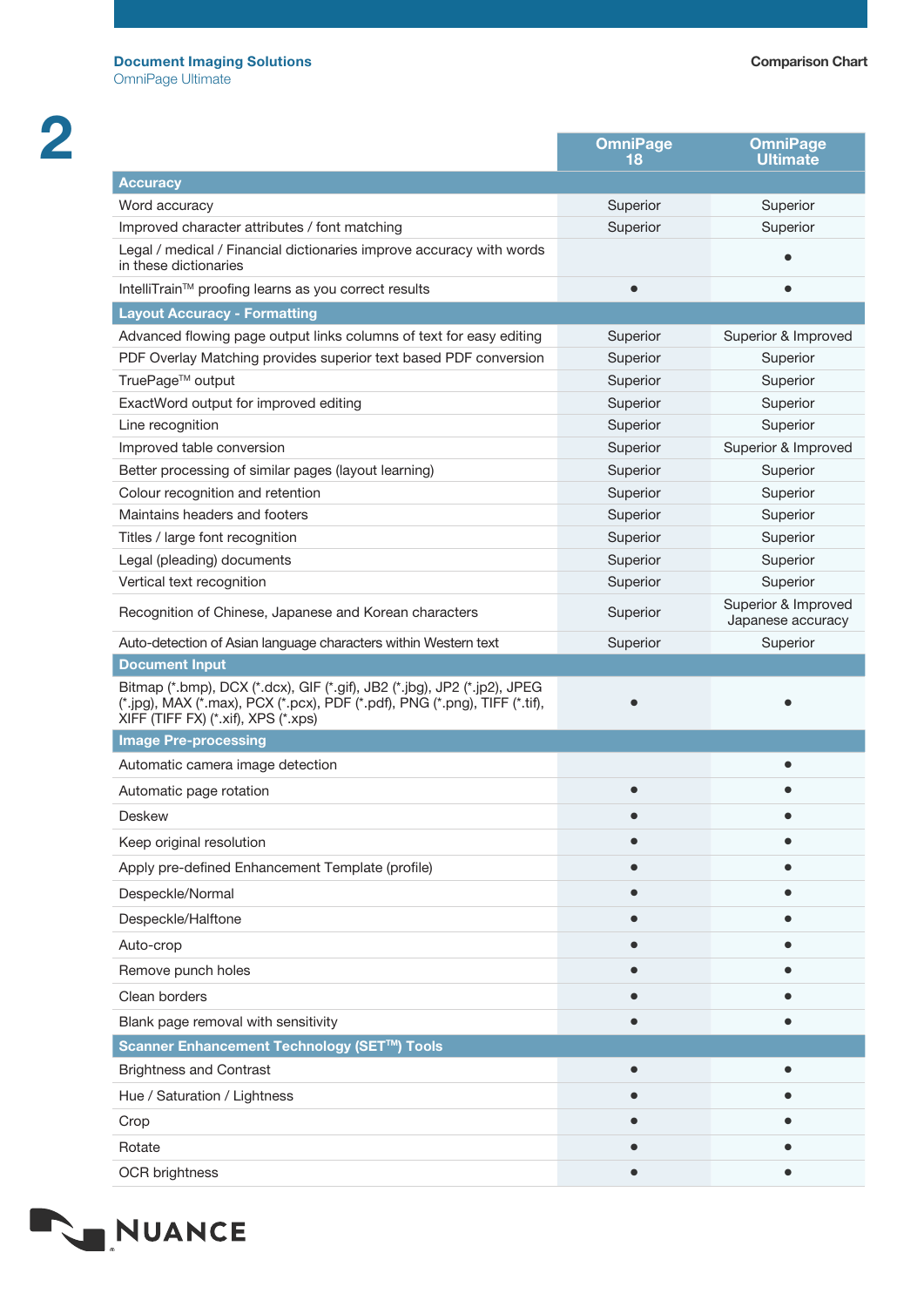3

|                                                                                                   | <b>OmniPage</b><br>18 | <b>OmniPage</b><br><b>Ultimate</b> |
|---------------------------------------------------------------------------------------------------|-----------------------|------------------------------------|
| Drop out colour                                                                                   |                       |                                    |
| Adjust resolution                                                                                 |                       |                                    |
| Fill                                                                                              |                       |                                    |
| <b>Deskew</b>                                                                                     |                       |                                    |
| 3D Deskew (for digital camera images)                                                             |                       |                                    |
| Adjustable Despeckle/Normal                                                                       |                       |                                    |
| Adjustable Despeckle/Halftone                                                                     |                       |                                    |
| Adjustable Despeckle/Salt & Pepper                                                                |                       |                                    |
| Adjustable Inverse Despeckle                                                                      |                       |                                    |
| Auto-crop                                                                                         |                       |                                    |
| Remove punch holes                                                                                |                       |                                    |
| Clean borders                                                                                     |                       |                                    |
| Enhance whiteboard photo                                                                          |                       |                                    |
| <b>Forms Conversion and Processing</b>                                                            |                       |                                    |
| Ability to convert paper and image forms                                                          |                       |                                    |
| Form drawing tools                                                                                |                       |                                    |
| Collect data from PDF or printed forms with data                                                  |                       |                                    |
| <b>PDF Workflows &amp; Output</b>                                                                 |                       |                                    |
| eDiscovery Assistant for searchable PDF keeps PDF files unchanged<br>while making them searchable |                       |                                    |
| Intelligent searchable PDF workflow available in DocuDirect                                       |                       |                                    |
| PDF formats - image, searchable image, normal and edited                                          |                       |                                    |
| PDF/A                                                                                             |                       | Enhanced with<br>PDF/A-2b, -2u     |
| <b>Linearised PDF</b>                                                                             |                       |                                    |
| Auto-format headers and footers                                                                   |                       |                                    |
| MRC-High Compression for maximum file compression of scanned<br>documents                         | Superior              | Superior                           |
| Retain annotations (when using eDiscovery Assistant)                                              |                       |                                    |
| Create and preserve hyperlinks                                                                    |                       |                                    |
| Bookmark page thumbnails                                                                          |                       |                                    |
| Bookmark through Find-and-Mark                                                                    |                       |                                    |
| Bookmark through Mark Text Workflows                                                              |                       |                                    |
| PDF append - attach content to existing PDF files                                                 |                       |                                    |
| PDF with digital signatures                                                                       |                       |                                    |
| Password protect PDF                                                                              |                       |                                    |
| Encrypted PDF files                                                                               |                       | 256-bit encryption                 |
| Tagged PDF files                                                                                  |                       |                                    |
| <b>Application (Text) Output</b>                                                                  |                       |                                    |
| Microsoft <sup>®</sup> Word (.rtf)                                                                |                       |                                    |
| Microsoft <sup>®</sup> Excel (.xls)                                                               |                       | $\bullet$                          |

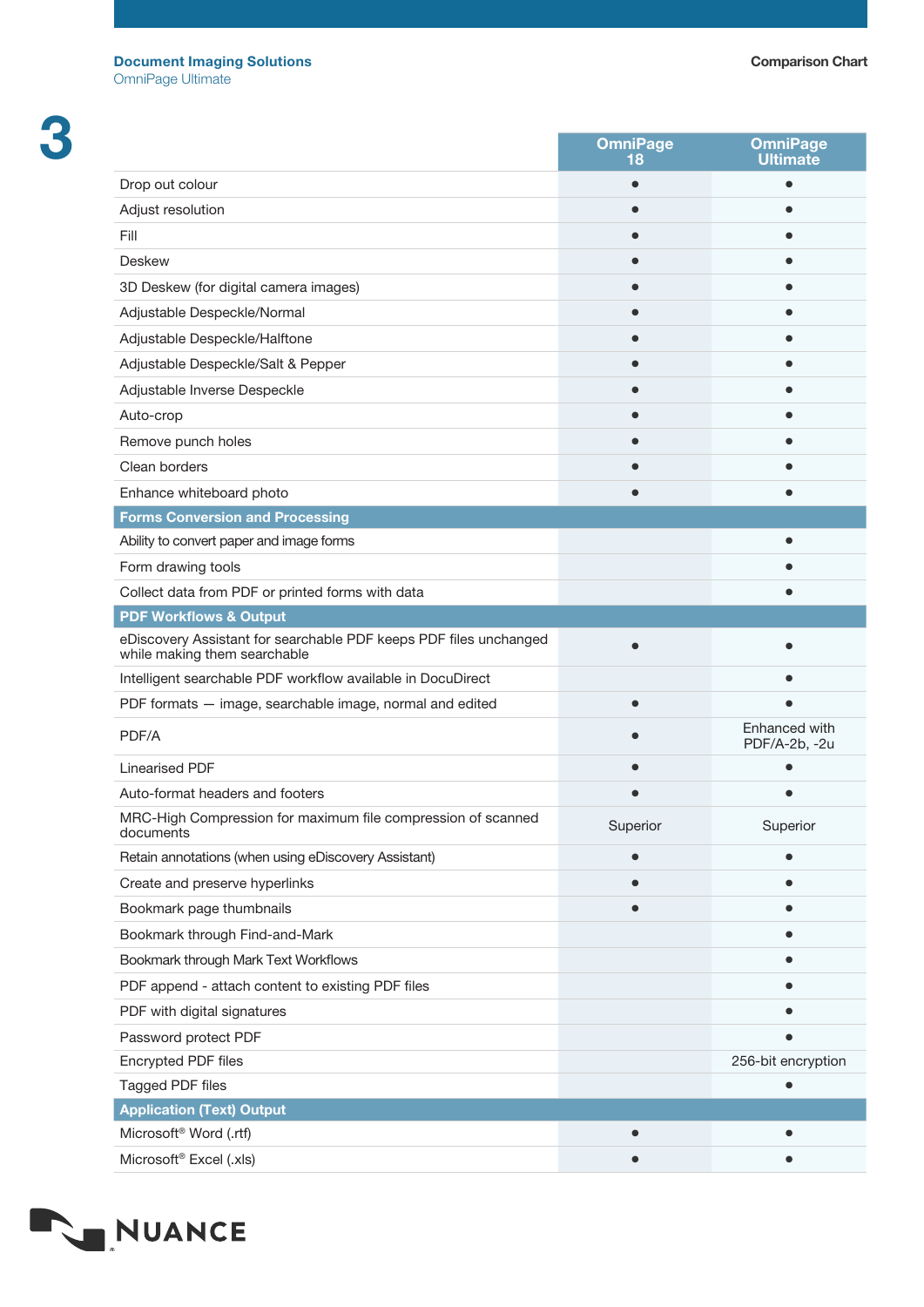|                                                                                    | <b>OmniPage</b><br>18 | <b>OmniPage</b><br><b>Ultimate</b>                        |
|------------------------------------------------------------------------------------|-----------------------|-----------------------------------------------------------|
| Microsoft <sup>®</sup> WordML (.xml)                                               |                       |                                                           |
| Microsoft <sup>®</sup> Word 2007/2010/2013 (.docx)                                 |                       |                                                           |
| Microsoft <sup>®</sup> Excel 2007/2010/2013 (.xlsx)                                |                       |                                                           |
| Microsoft <sup>®</sup> PowerPoint 2007/2010/2013 (.pptx)                           |                       |                                                           |
| XPS - image, searchable image and normal                                           |                       |                                                           |
| Text                                                                               |                       |                                                           |
| Corel <sup>®</sup> WordPerfect <sup>®</sup> (.wpd)                                 |                       |                                                           |
| Fillable WordML, InfoPath <sup>®</sup> and PDF forms                               |                       |                                                           |
| <b>HTML</b>                                                                        |                       |                                                           |
| XML                                                                                |                       |                                                           |
| Audio file output turns text into speech                                           |                       | Enhanced with natural<br>sounding voice and<br>MP3 output |
| Form data export (.csv)                                                            |                       |                                                           |
| <b>Document Routing and Delivery</b>                                               |                       |                                                           |
| Batch Manager Console to manage and monitor jobs                                   |                       | $New - Document$                                          |
| Immediate batch processing using new or existing Workflows                         |                       | New - DocuDirect                                          |
| Silently running (without prompts) batch processing                                |                       | $New - Document$                                          |
| Batch process from cloud storage (Nuance Cloud Connector,<br>Evernote and Dropbox) |                       | $New - Document$                                          |
| Batch process incoming email attachments                                           |                       | New - DocuDirect                                          |
| Batch process mark text (redact, highlight, strikethrough)                         |                       | $New - Document$                                          |
| Scheduled batch processing using new or existing Workflows                         |                       | $New - Document$                                          |
| Batch process files as they appear in a watched folder                             |                       | New - DocuDirect                                          |
| Batch process barcode jobs as they appear in a watched folder                      |                       | $New - Document$                                          |
| Access additionally exported Workflows locally or on the network                   |                       | New - DocuDirect                                          |
| Email notification of finished batch manager jobs                                  |                       | New - DocuDirect                                          |
| <b>User Interface Views and Function Windows</b>                                   |                       |                                                           |
| Launchpad                                                                          |                       |                                                           |
| Classic view for those familiar with OmniPage                                      |                       |                                                           |
| Quick Convert view with popular options in one window                              |                       |                                                           |
| Flexible view windows arranged in a convenient tabbed arrangement                  |                       |                                                           |
| Dockable and moveable function windows                                             |                       |                                                           |
| Custom views allow you to save your favourite window arrangements                  |                       |                                                           |
| Complete Text Editor to modify recognised text                                     |                       |                                                           |
| Easy Loader for fast opening of files                                              |                       |                                                           |
| Document Manager for processing statistics                                         |                       |                                                           |
| Continuous monitoring with Workflow status                                         |                       |                                                           |
| <b>Advanced OCR Tools</b>                                                          |                       |                                                           |
| Workflow Assistant and Manager                                                     |                       |                                                           |
| Zone templates                                                                     |                       |                                                           |

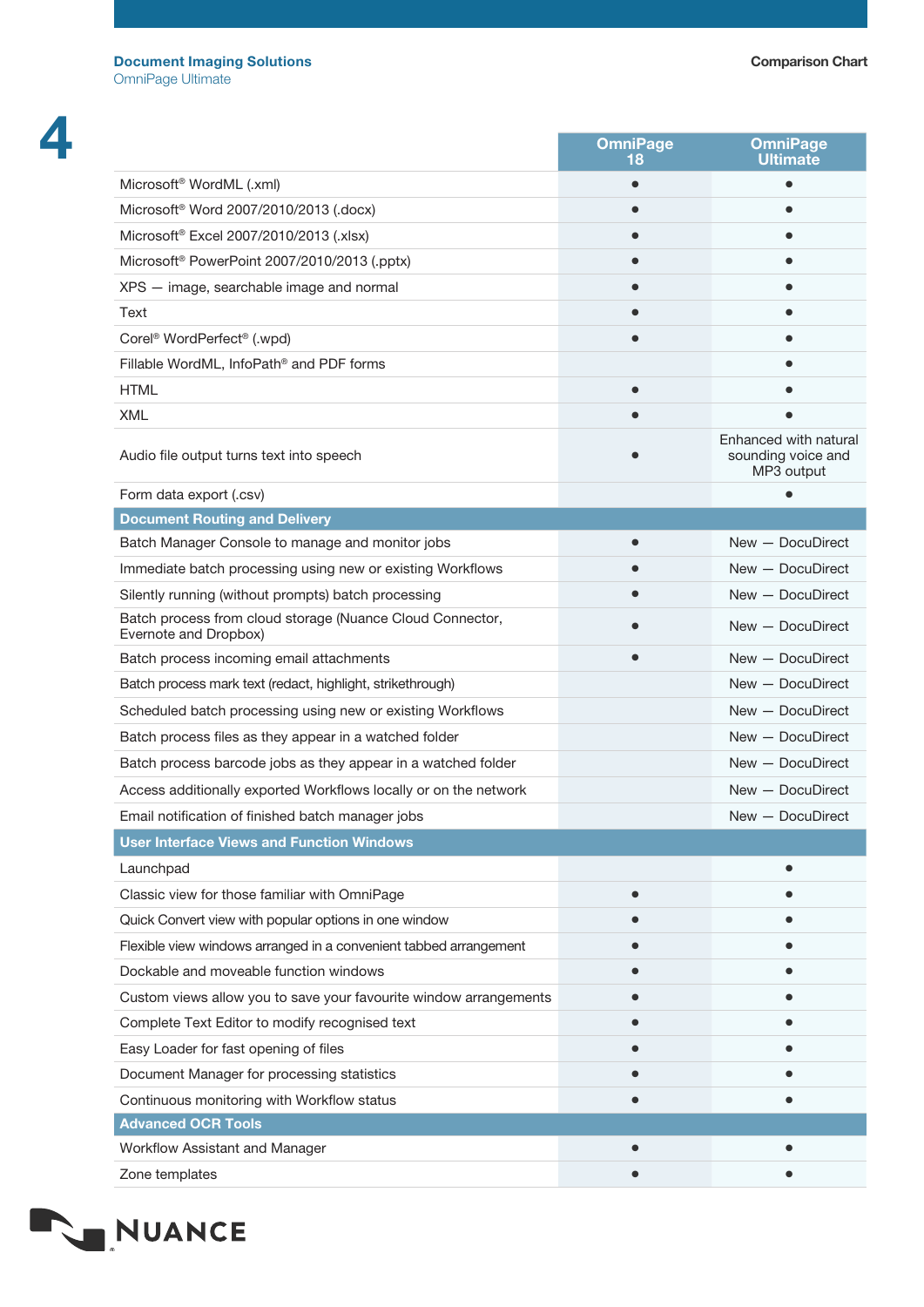|                                                                                      | <b>OmniPage</b><br>18        | <b>OmniPage</b><br><b>Ultimate</b>   |
|--------------------------------------------------------------------------------------|------------------------------|--------------------------------------|
| User dictionaries                                                                    |                              |                                      |
| <b>Training files</b>                                                                |                              |                                      |
| Custom saving preferences (output format profiles)                                   |                              |                                      |
| Amazon <sup>®</sup> Kindle <sup>®</sup> Assistant                                    |                              |                                      |
| File-It Assistant with barcode driven workflows                                      |                              |                                      |
| <b>Document Control</b>                                                              |                              |                                      |
| Manual speed zoning                                                                  |                              |                                      |
| Selectable picture editor                                                            |                              |                                      |
| Image resolution control                                                             |                              |                                      |
| On-the-fly zoning                                                                    |                              |                                      |
| Vertical text zoning                                                                 |                              |                                      |
| <b>Proofing &amp; Training</b>                                                       |                              |                                      |
| Context correction                                                                   |                              |                                      |
| Individual character training                                                        |                              |                                      |
| Dynamic verification                                                                 |                              |                                      |
| Correction suggestions                                                               | (with keyboard<br>shortcuts) | (with keyboard<br>shortcuts)         |
| <b>Windows Integration</b>                                                           |                              |                                      |
| Customisable "right click" workflow automation in Windows Explorer                   |                              |                                      |
| Convert Now Wizard with "right-click" in Windows Explorer                            |                              |                                      |
| Workflows in Windows 7 and 8 Jump List                                               |                              |                                      |
| <b>Advanced Productivity Features</b>                                                |                              |                                      |
| Fast OCR engines                                                                     | Superior                     | Superior                             |
| Multi-threading                                                                      | Superior                     | Superior                             |
| Parallel multi-core processing (Intel and AMD supported)                             |                              |                                      |
| Parallel multi-document batch processing for multi-core processors                   |                              |                                      |
| Document-to-Document conversion (text input)                                         |                              |                                      |
| Automatic language detection                                                         |                              |                                      |
| Add and preserve hyperlinks                                                          |                              |                                      |
| Open multiple documents at once with parallel processing                             |                              |                                      |
| Concurrent file saving                                                               |                              |                                      |
| Microsoft Office Direct OCR                                                          |                              | Enhanced with<br>Office 2013 support |
| Automatically Redact (Black-out), Highlight and Strikethrough text<br>using keywords |                              |                                      |
| Import and export Workflows                                                          |                              |                                      |
| Print and save Workflow barcode pag                                                  |                              |                                      |
| <b>Nuance Cloud Connectors</b>                                                       |                              |                                      |
| Nuance Cloud Connector with Windows Network Drive                                    |                              |                                      |
| AT&T Synaptic Storage                                                                |                              |                                      |
| Caringo CAStor                                                                       |                              |                                      |